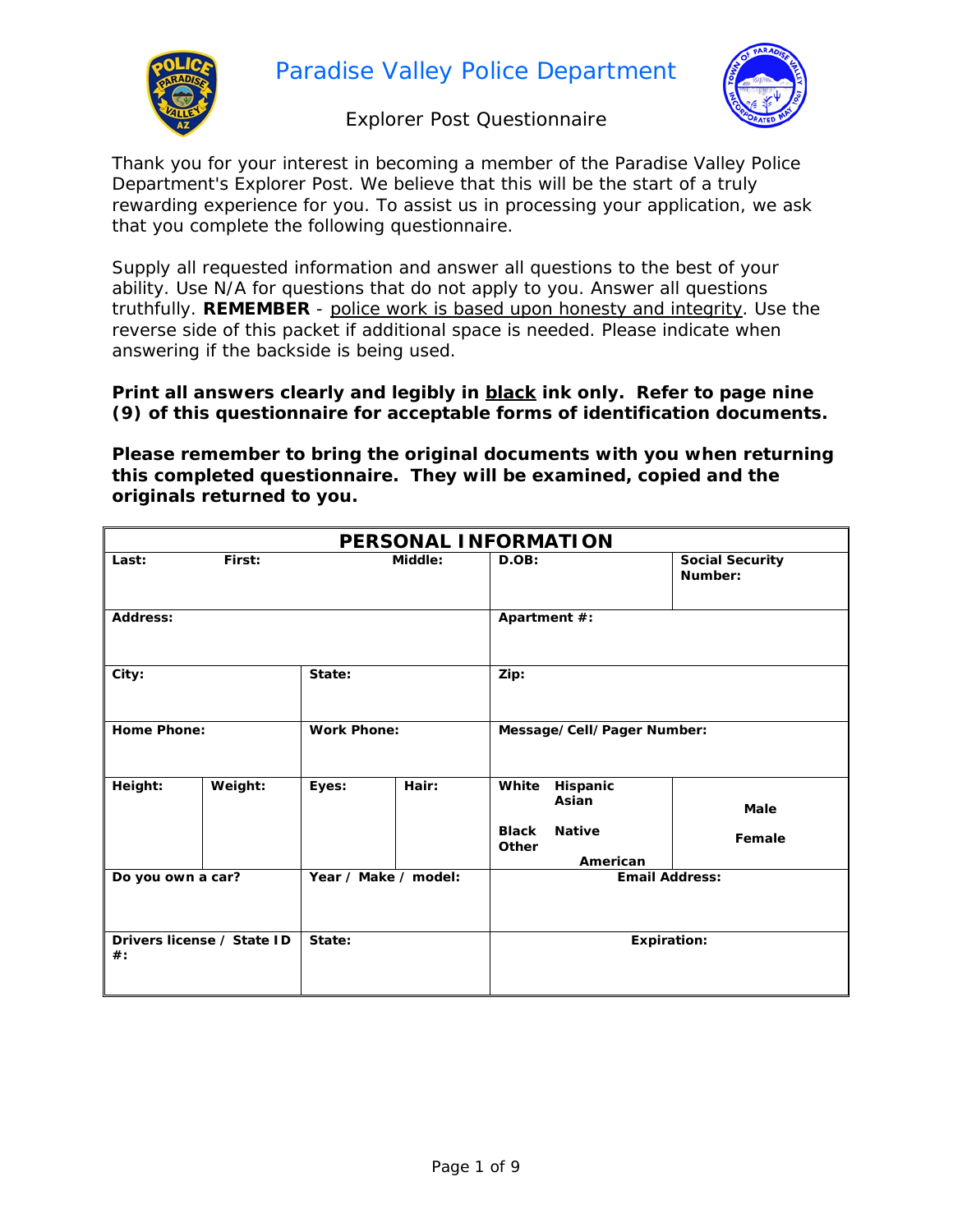

Г



Explorer Post Questionnaire

|                                   | <b>EDUCATION</b> |      |
|-----------------------------------|------------------|------|
| Grammar / Middle School Attended: |                  |      |
|                                   |                  |      |
| <b>Address:</b>                   |                  |      |
|                                   |                  |      |
| City:                             | State:           | Zip: |
|                                   |                  |      |
| <b>Highest Grade Completed:</b>   | Graduate:        |      |
|                                   | Yes:             | No:  |
|                                   |                  |      |

| High School Attended / Attending:      |                       |                           |                                               |  |
|----------------------------------------|-----------------------|---------------------------|-----------------------------------------------|--|
|                                        |                       |                           |                                               |  |
| Address:                               |                       |                           |                                               |  |
|                                        |                       |                           |                                               |  |
|                                        |                       |                           |                                               |  |
| City:                                  | State:                |                           | Zip:                                          |  |
|                                        |                       |                           |                                               |  |
| <b>Highest Grade Completed:</b>        | <b>Grade Average:</b> |                           | <b>Year Graduated:</b>                        |  |
|                                        |                       |                           |                                               |  |
|                                        |                       |                           |                                               |  |
| <b>Counselor's Name:</b>               |                       | <b>Principal's Name:</b>  |                                               |  |
| <b>Counselor's Email:</b>              |                       | <b>Principal's Email:</b> |                                               |  |
|                                        |                       |                           |                                               |  |
| <b>School Resource Officer's Name:</b> |                       |                           | DARE or GREAT Officer's Name (If Applicable): |  |
|                                        |                       |                           |                                               |  |
|                                        |                       |                           |                                               |  |

#### **EMPLOYER INFORMATION**

| <b>Employer Name:</b>          |                            |                                   |
|--------------------------------|----------------------------|-----------------------------------|
| <b>Employer Address:</b>       |                            |                                   |
| City:                          | State:                     | Zip:                              |
| <b>Supervisor's Name:</b>      | <b>Supervisor's Email:</b> | <b>Phone Number:</b>              |
| <b>Job Title:</b>              | Hours worked per week:     | Dates worked:                     |
|                                |                            | From _____________ to ___________ |
| <b>Job Duties:</b>             |                            |                                   |
|                                |                            |                                   |
| May we contact your employer?: |                            |                                   |
| Yes: ____________ No: _______  |                            |                                   |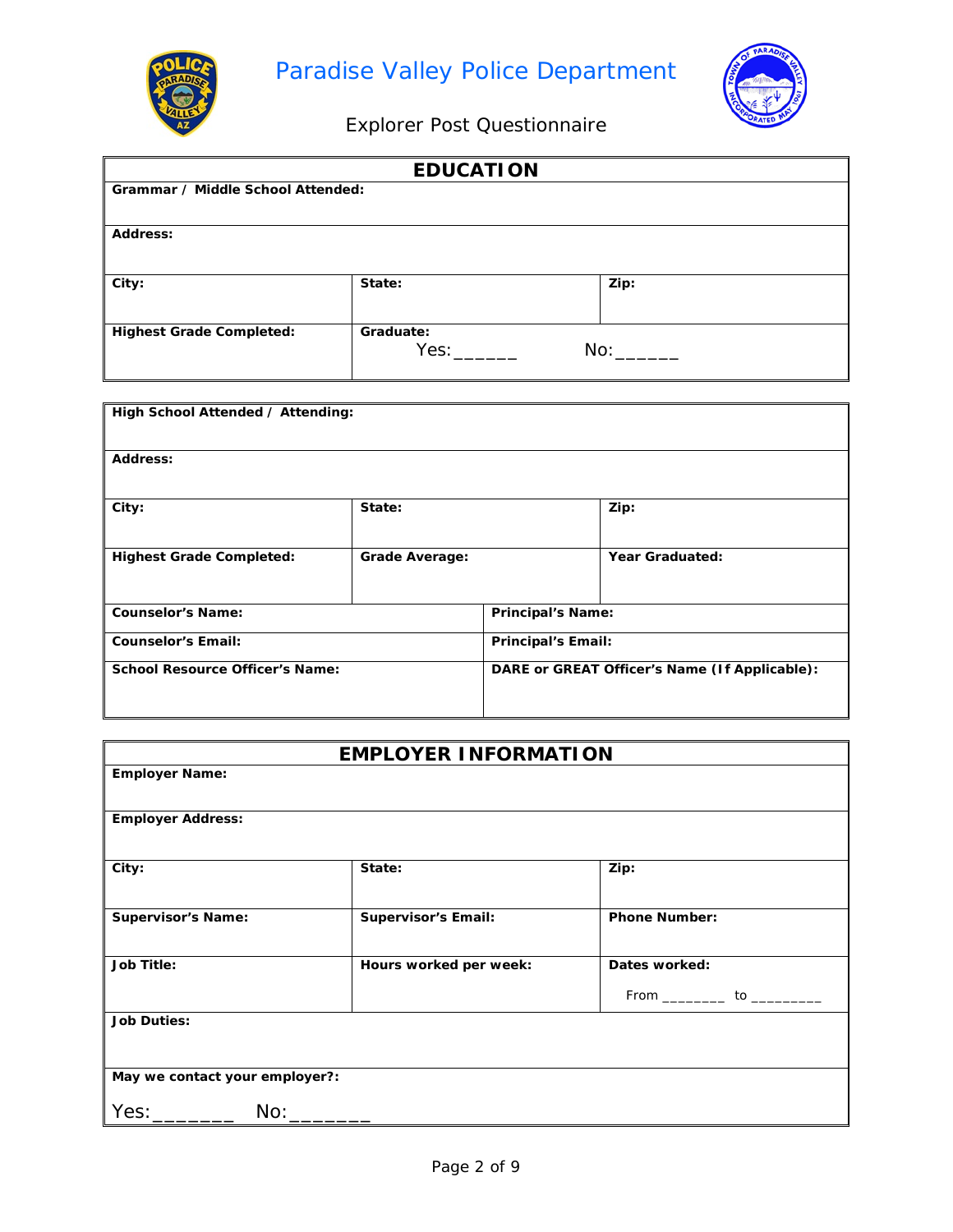



| PERSONAL INFORMATION  |        |                            |  |  |
|-----------------------|--------|----------------------------|--|--|
| <b>Father's Name:</b> |        | <b>Phone Number:</b>       |  |  |
| Address:              |        | Apartment #:               |  |  |
| City:                 | State: | Zip:                       |  |  |
| <b>Home Phone:</b>    |        | Message/Cell/Pager Number: |  |  |
| Occupation:           |        | Email:                     |  |  |
|                       |        |                            |  |  |
| Mother's Name:        |        | <b>Phone Number:</b>       |  |  |
| Address:              |        | Apartment #:               |  |  |
| State:<br>City:       |        | Zip:                       |  |  |
| <b>Home Phone:</b>    |        | Message/Cell/Pager Number: |  |  |
| Occupation:           |        | Email:                     |  |  |

| <b>PERSONAL REFERENCES</b> |        |                      |                            |  |
|----------------------------|--------|----------------------|----------------------------|--|
| Name:                      |        | <b>Phone Number:</b> |                            |  |
| <b>Address:</b>            |        | Apartment<br>$\#$ :  | Email:                     |  |
| City:                      | State: | Zip:                 |                            |  |
| Home Phone:                |        |                      | Message/Cell/Pager Number: |  |
| Relationship:              |        | How long known?:     |                            |  |

| PERSONAL REFERENCES CONTINUED |        |                            |        |
|-------------------------------|--------|----------------------------|--------|
| Name:                         |        | <b>Phone Number:</b>       |        |
| Address:                      |        | Apartment<br>$\#$ :        | Email: |
| $\vert$ City:                 | State: | Zip:                       |        |
| Home Phone:                   |        | Message/Cell/Pager Number: |        |
| <b>Relationship:</b>          |        | How long known?:           |        |

| PERSONAL REFERENCES CONTINUED |        |                            |        |
|-------------------------------|--------|----------------------------|--------|
| Name:                         |        | <b>Phone Number:</b>       |        |
| <b>Address:</b>               |        | Apartment<br>$\#$ :        | Email: |
| $\vert$ City:                 | State: | Zip:                       |        |
| Home Phone:                   |        | Message/Cell/Pager Number: |        |
| <b>Relationship:</b>          |        | How long known?:           |        |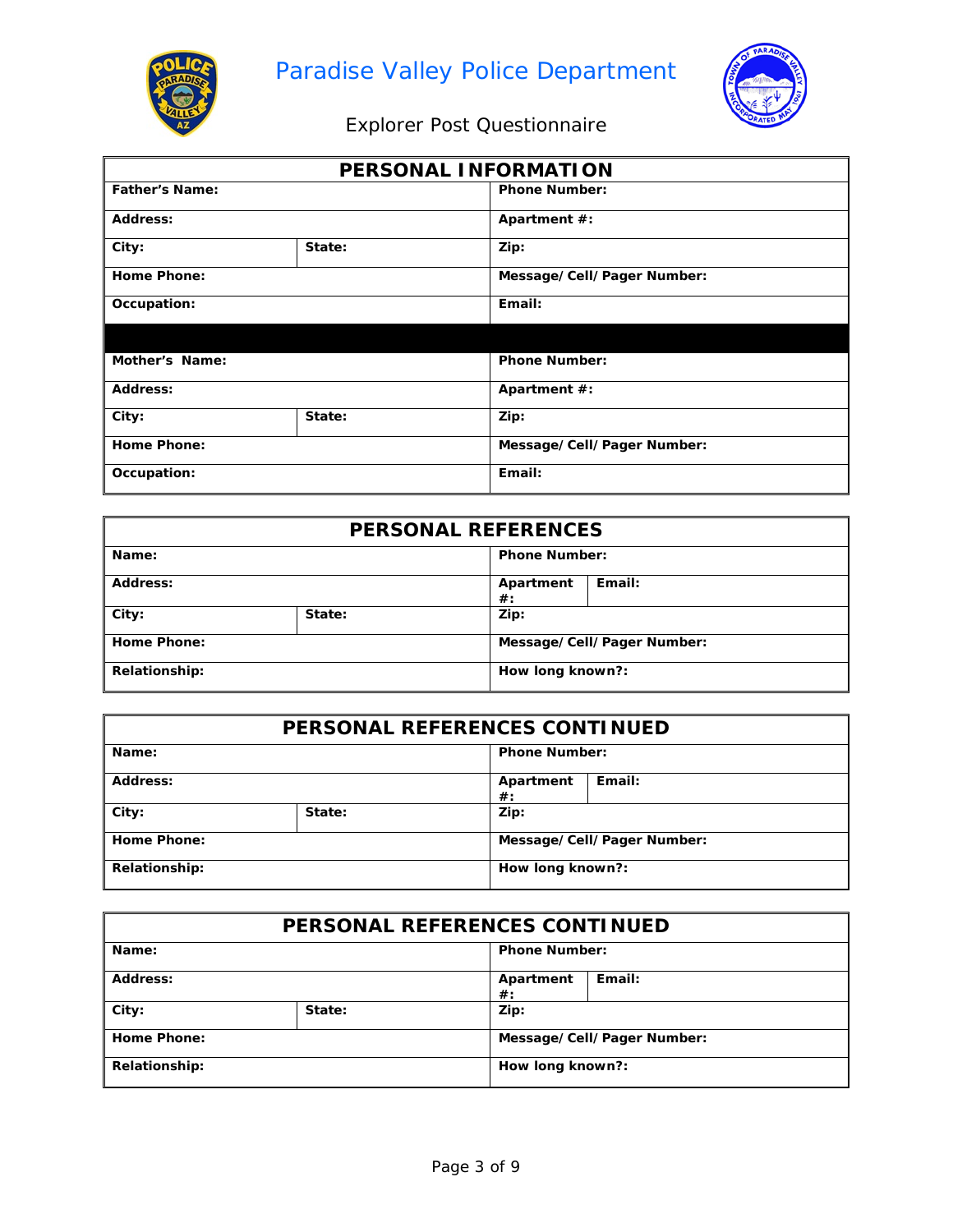



|    | <b>GENERAL INFORMATION QUESTIONS</b>                                                          |
|----|-----------------------------------------------------------------------------------------------|
|    | Have you ever used any other name(s)?                                                         |
| 1. |                                                                                               |
|    | Yes: _______ No: ______<br>Have you ever been arrested?                                       |
|    | If yes, explain in detail (use back if necessary): _____________________________              |
| 2. |                                                                                               |
|    |                                                                                               |
|    | Yes: ________ No: _______<br>Have you ever been charged with a crime?                         |
|    |                                                                                               |
| 3  | If yes, what were you charged with? When and where?: ___________________________              |
|    |                                                                                               |
|    |                                                                                               |
|    | If you answered "yes" to question $#3$ , were you convicted or is the case still pending?     |
| 4. |                                                                                               |
|    |                                                                                               |
|    | If you were convicted, what was the sentence (community service, fine, jail probation etc.)   |
| 5. | and have you completed the judge's orders?                                                    |
|    | List <b>all</b> traffic citations you have received. List dates, locations and outcome of the |
|    |                                                                                               |
| 6. |                                                                                               |
|    |                                                                                               |
|    |                                                                                               |
|    | Have you ever been questioned by the police for any reason other than what is listed above?   |
|    | Yes: No: __________ No:                                                                       |
| 7. |                                                                                               |
|    |                                                                                               |
|    |                                                                                               |
|    | Have you ever tried any non-prescribed narcotic drugs? Narcotics include but are not          |
|    | limited to: speed, heroin, PCP, cocaine, crack, crystal meth, barbiturates (depressants), LSD |
| 8. | (acid), or steroids.                                                                          |
|    | Yes: No                                                                                       |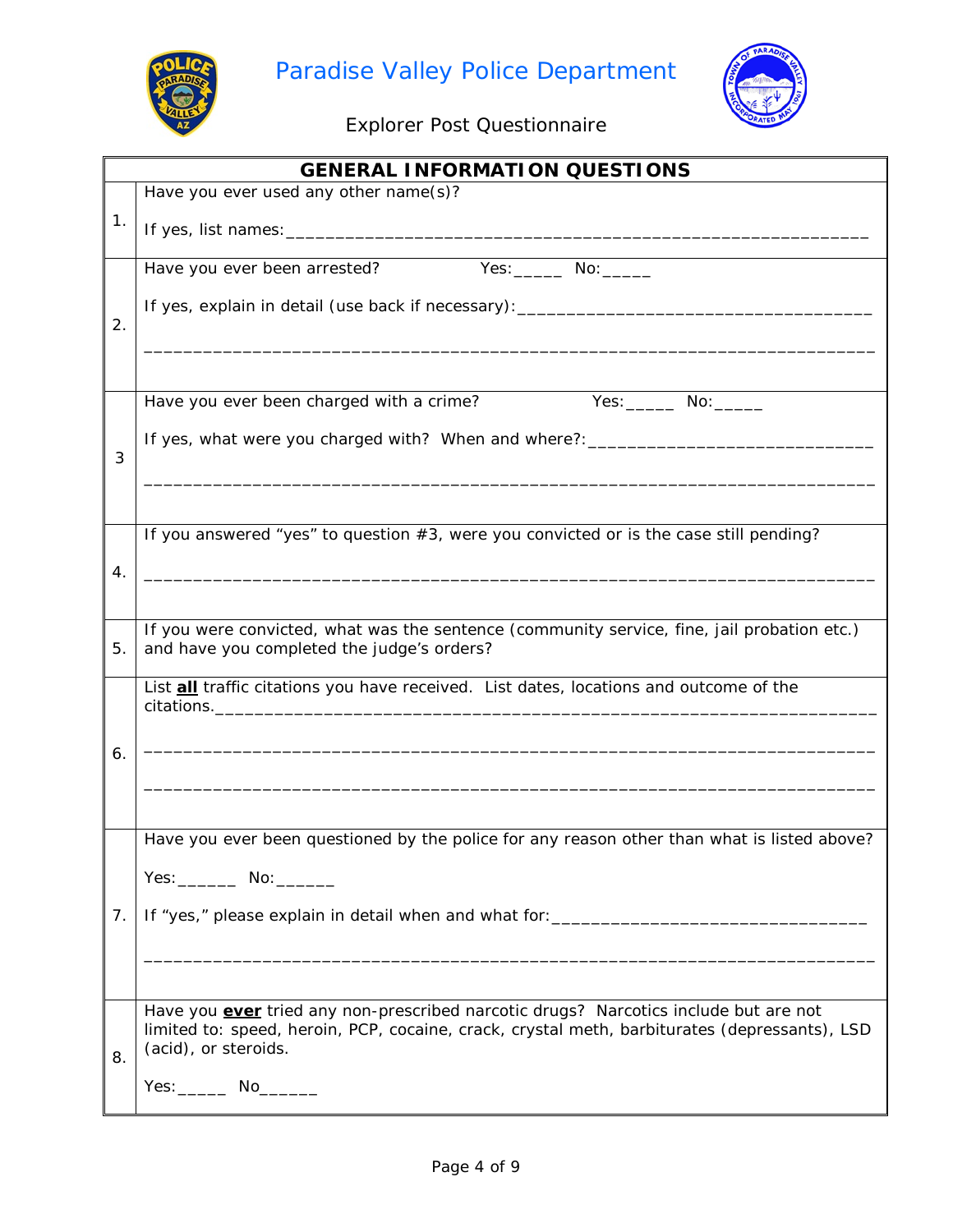



|     | <b>GENERAL INFORMATION QUESTIONS CONTINUED</b>                                    |
|-----|-----------------------------------------------------------------------------------|
|     | Have you <b>ever</b> tried marijuana? Yes: ______ No: _____                       |
| 9.  | If "yes" how many times and when was the most                                     |
|     |                                                                                   |
|     | Have you <b>ever</b> tried any alcoholic beverage?<br>Yes: _______ No: ______     |
| 10. | If "yes" how many times and when was the most                                     |
|     | Have you ever used any prescription drug not specifically prescribed for you??    |
|     | Yes: _______ No: ______                                                           |
| 11. | If "yes" how many times and when was the most                                     |
| 12. | Do you smoke cigarettes or use any other form of tobacco? Yes: _______ No: _____  |
| 13. | How did you find out about the Explorer                                           |
|     | Would anyone in your family object to becoming a police Explorer?                 |
|     | Yes: ________ No: ______                                                          |
| 14. |                                                                                   |
|     |                                                                                   |
|     |                                                                                   |
|     | Would you have any problems from friends or neighbors if they saw you in uniform? |
|     | Yes: ________ No: ______                                                          |
| 15. |                                                                                   |
|     |                                                                                   |
|     |                                                                                   |
| 16. | Will you be able to consistently attend the Monday meetings?                      |
|     | Yes: No: __________ No: ________                                                  |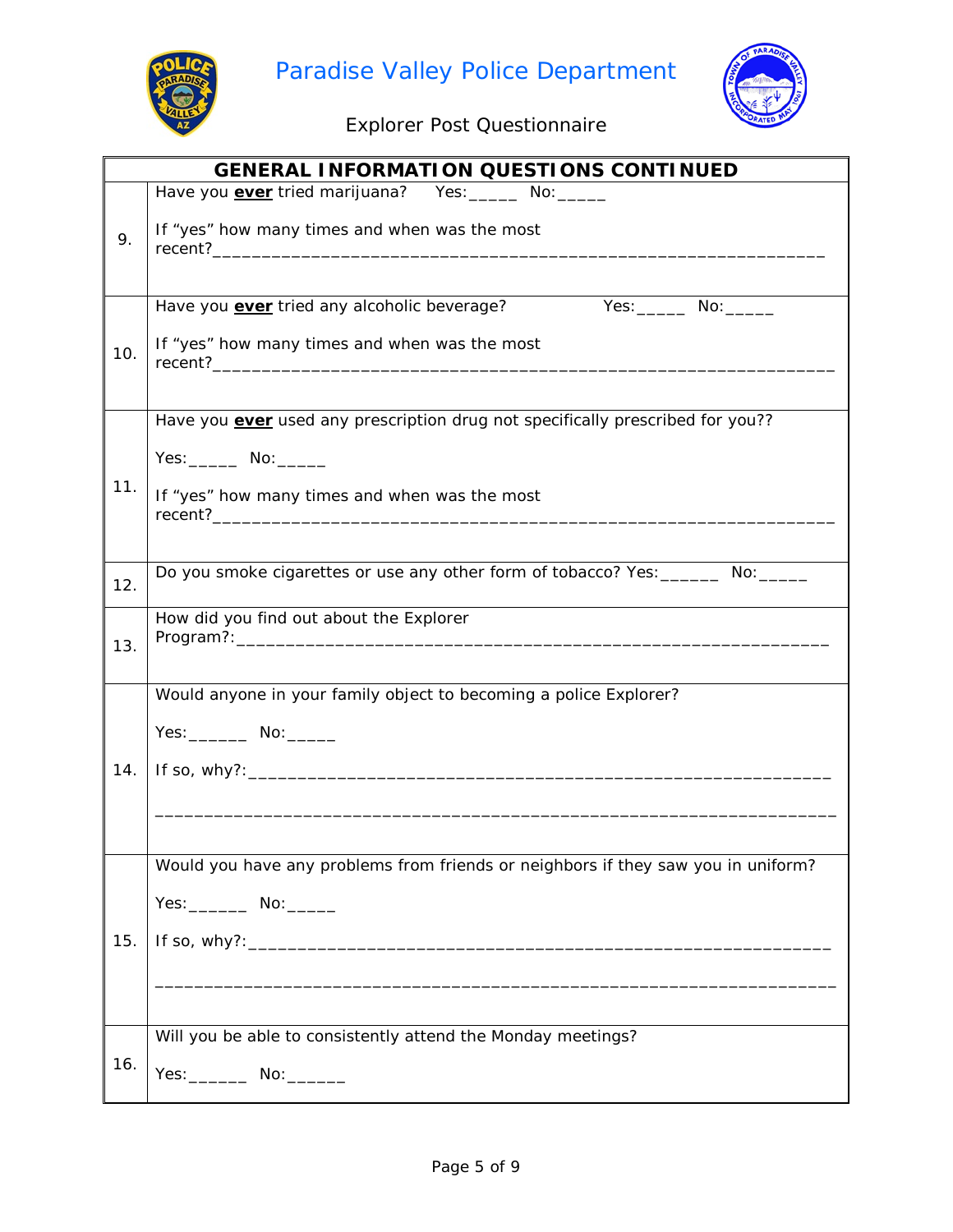



|     | <b>GENERAL INFORMATION QUESTIONS CONTINUED</b>                                                                       |
|-----|----------------------------------------------------------------------------------------------------------------------|
| 17. | Will you be willing to style and maintain your hair to conform to the Explorer<br>standards?                         |
|     | Yes: _______ No: ______                                                                                              |
| 18. | Will you be able to complete a minimum of eight (8) hours of community service /<br>post details on a monthly basis? |
|     | Will transportation to post meetings and details be a regular problem for you?:                                      |
| 19. | Yes: No: ________ No:                                                                                                |
|     | Will you be able to complete a ten (10) hour shift with a police officer?                                            |
| 20. | Yes: No: _______                                                                                                     |
|     | Have you ever applied to the Explorer Program before?<br>Yes: No:                                                    |
|     | Yes: ________ No: ______<br>If "yes," were you accepted?                                                             |
|     | If you were accepted, when, where, and what post?: _____________________________                                     |
| 21. |                                                                                                                      |
|     |                                                                                                                      |
|     |                                                                                                                      |
|     | Have you ever been or are you now in Jr. ROTC? Yes: ______ No: ___                                                   |
| 22. |                                                                                                                      |
|     |                                                                                                                      |
| 23. | Have you ever been a boy / girl scout?<br>Yes:                                                                       |
| 24. | Have you ever been or are you now in any form of the military? Yes: ______ No: ___                                   |
|     | Have you ever worked for a police department?                                                                        |
| 25. | If "yes," what department and what was your title?: ____________________________                                     |
|     |                                                                                                                      |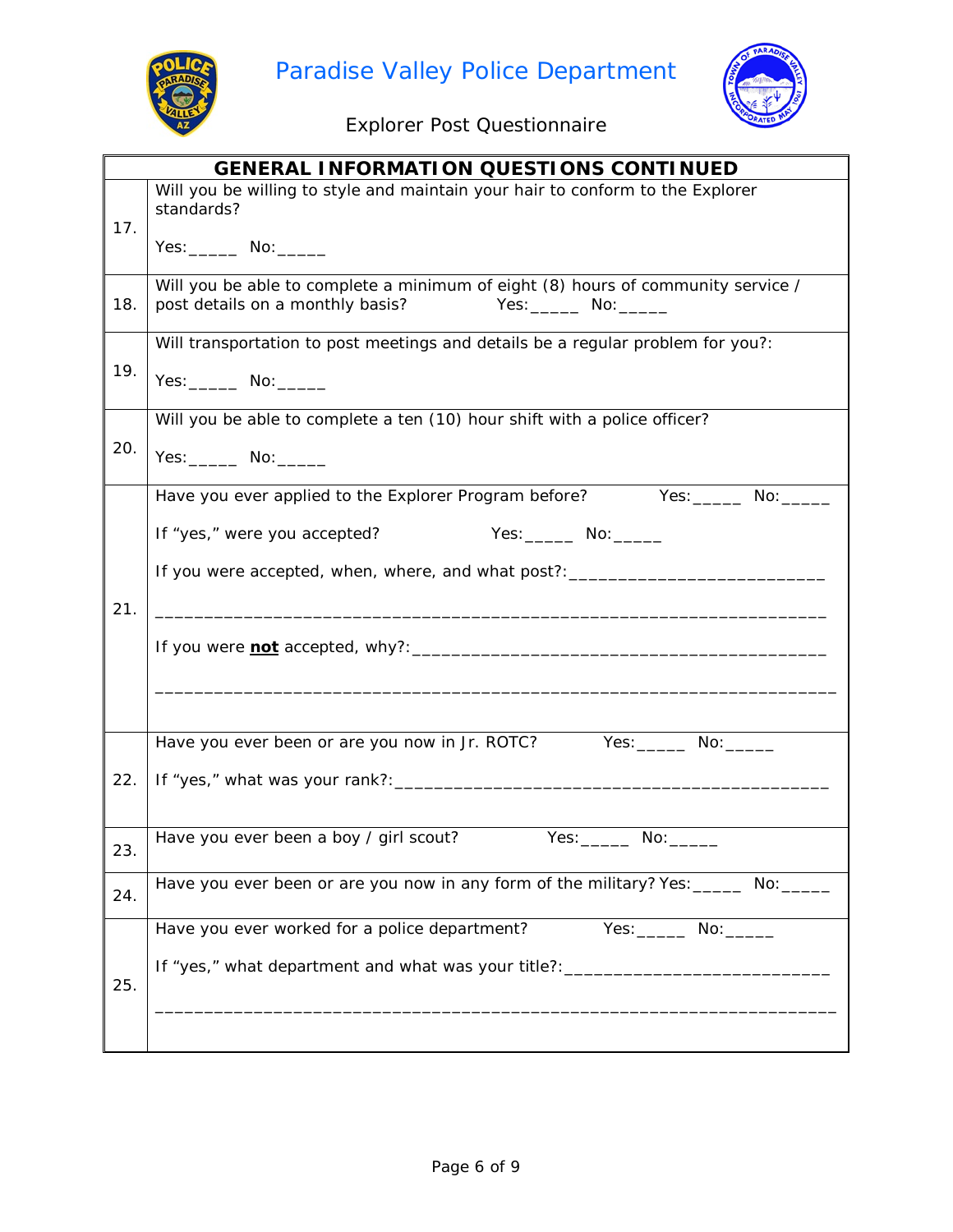



|     | <b>GENERAL INFORMATION QUESTIONS CONTINUED</b>                                |
|-----|-------------------------------------------------------------------------------|
|     | Have you ever been a manager, supervisor, or assistant manager or supervisor? |
| 26. | Yes: _______ No: ______                                                       |
|     | If "yes," where and what were your responsibilities?:_                        |
|     |                                                                               |
|     | What benefits do you have to get from this Explorer post?:                    |
|     |                                                                               |
| 27. |                                                                               |
|     |                                                                               |
|     |                                                                               |
|     | List all social media sites that you have accounts with:                      |
| 28. |                                                                               |
|     |                                                                               |
|     |                                                                               |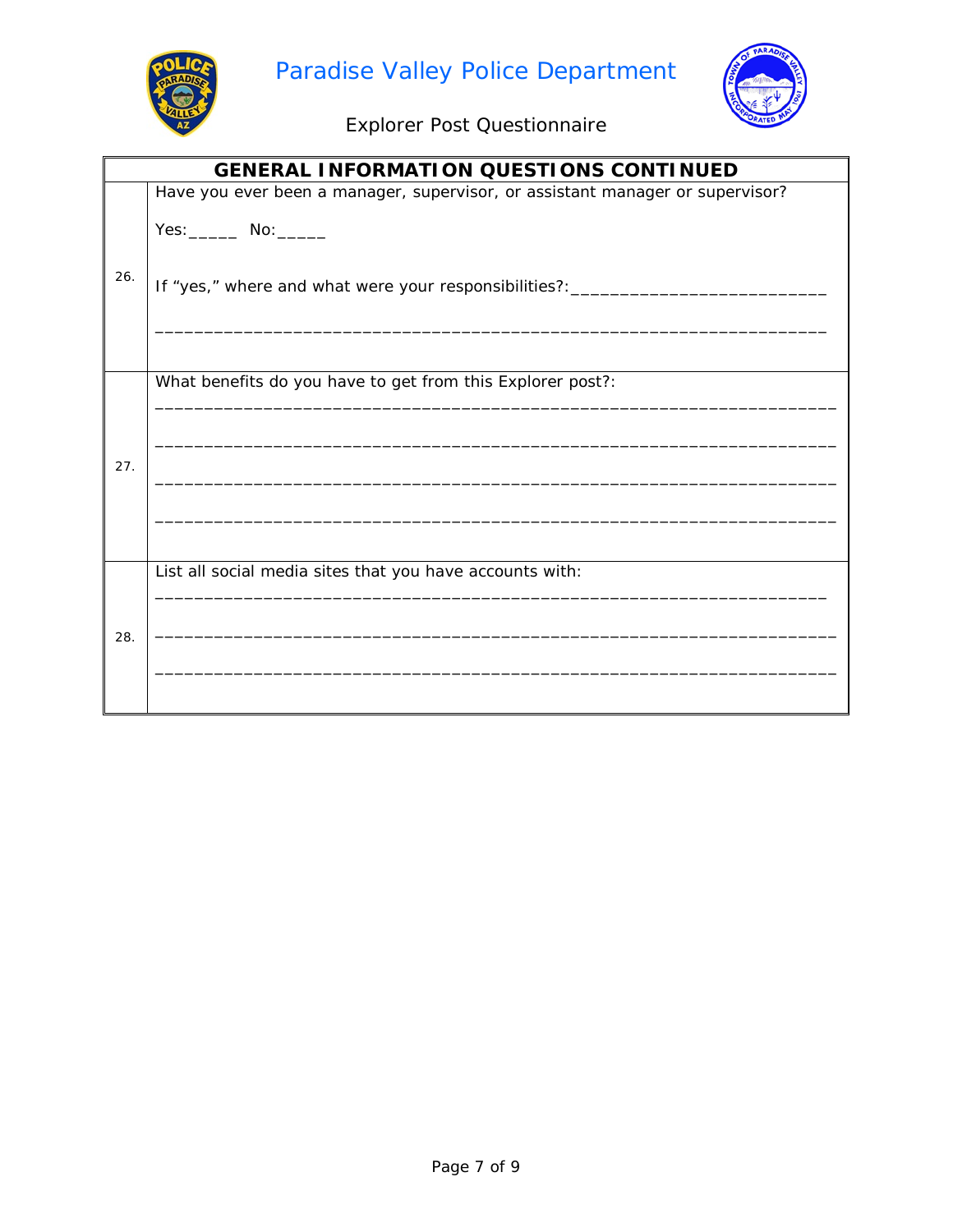

## Paradise Valley Police Department



#### Explorer Post Questionnaire

Do you have **any** knowledge or information, in addition to that specifically required in this questionnaire, which is or may be important, directly or indirectly to an investigation of your eligibility or fitness for the position you are seeking? This includes but is not limited to: character traits, temperament, habits, employment, education, illegal activities, family associations, undetected criminal offenses, traffic violations or residence?

Yes  $\Box$  No  $\Box$ 

If yes, provide a full explanation:\_\_\_\_\_\_\_\_\_\_\_\_\_\_\_\_\_\_\_\_\_\_\_\_\_\_\_\_\_\_\_\_\_\_\_\_\_\_\_

**REMEMBER:** Police work is based upon honesty and integrity. If there is *anything* else you wish to disclose about personal information, please do so on the back of this sheet.

\_\_\_\_\_\_\_\_\_\_\_\_\_\_\_\_\_\_\_\_\_\_\_\_\_\_\_\_\_\_\_\_\_\_\_\_\_\_\_\_\_\_\_\_\_\_\_\_\_\_\_\_\_\_\_\_\_\_\_\_\_\_\_\_\_\_ \_\_\_\_\_\_\_\_\_\_\_\_\_\_\_\_\_\_\_\_\_\_\_\_\_\_\_\_\_\_\_\_\_\_\_\_\_\_\_\_\_\_\_\_\_\_\_\_\_\_\_\_\_\_\_\_\_\_\_\_\_\_\_\_\_\_

(Read this questionnaire and your answers before signing)

I, (print name)\_\_\_\_\_\_\_\_\_\_\_\_\_\_\_\_\_\_\_\_\_\_\_\_\_\_\_\_\_\_\_\_\_\_\_\_\_ hereby acknowledge that all statements and answers I have given in this questionnaire are true and accurate to the best of my knowledge. I further understand that **any** falsification of information will be grounds for dismissal or rejection of my application.

I also understand that by signing this document I am giving the Paradise Valley Police Officers of this program permission to Access my public private internet accounts or social networks containing my personal profile. (i.e. "myspace.com; eharmony, Facebook")

Applicant Signature Date

\_\_\_\_\_\_\_\_\_\_\_\_\_\_\_\_\_\_\_\_\_\_\_\_\_\_\_\_\_\_\_\_\_\_\_\_\_\_\_\_\_\_\_\_\_\_\_\_\_\_\_\_\_\_\_\_\_\_\_\_\_

\_\_\_\_\_\_\_\_\_\_\_\_\_\_\_\_\_\_\_\_\_\_\_\_\_\_\_\_\_\_\_\_\_\_\_\_\_\_\_\_\_\_\_\_\_\_\_\_\_\_\_\_\_\_\_\_\_\_\_\_\_

Parent Signature **Date** Date (If under 18 years old)